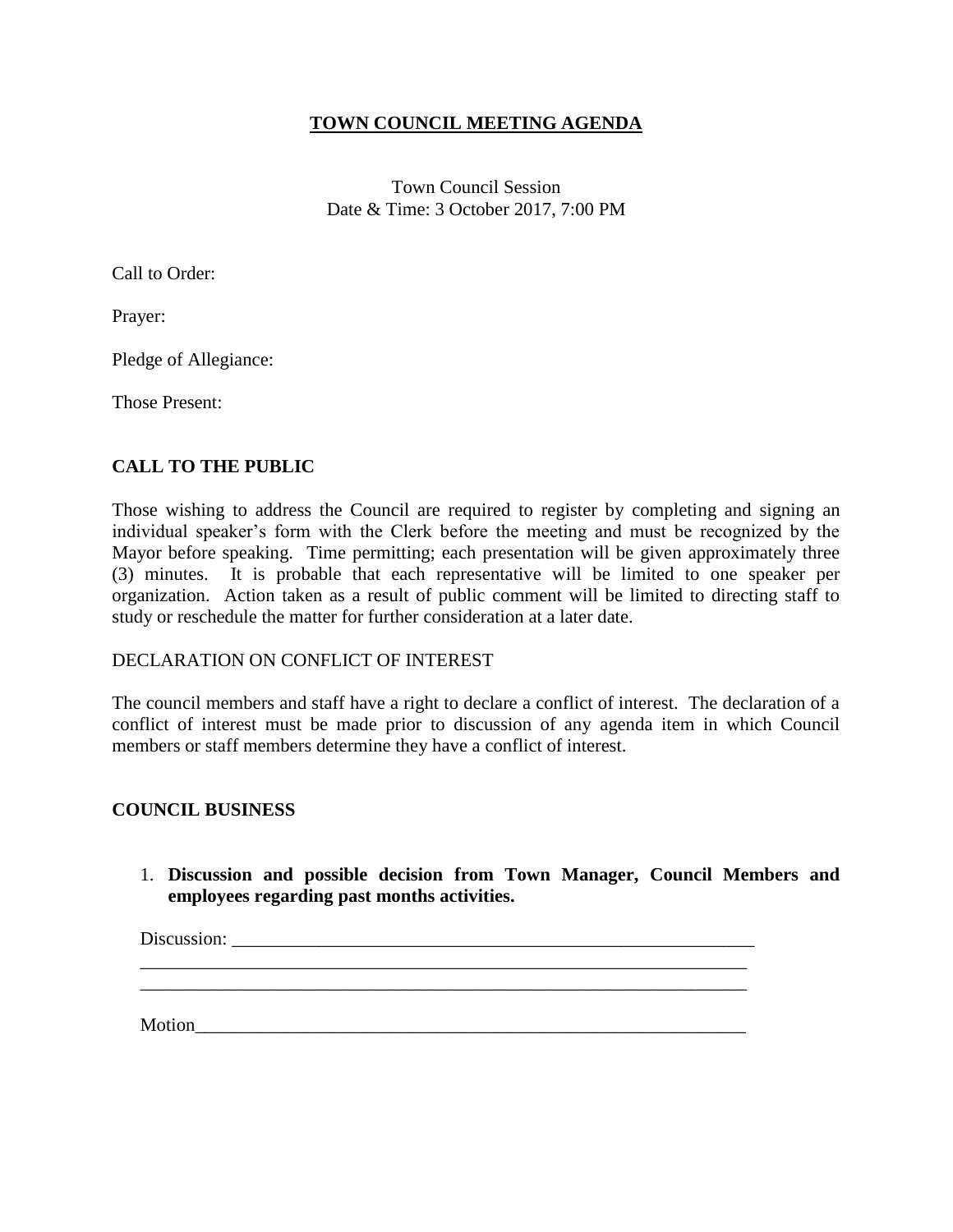2. **Recognize Brandon Little for receiving the Freeport-McMoRan Volunteer Excellence Award on behalf of the Freeport-McMoRan Foundation. Sean Lewis will address the council.**

Discussion: \_\_\_\_\_\_\_\_\_\_\_\_\_\_\_\_\_\_\_\_\_\_\_\_\_\_\_\_\_\_\_\_\_\_\_\_\_\_\_\_\_\_\_\_\_\_\_\_\_\_\_\_\_\_\_\_ \_\_\_\_\_\_\_\_\_\_\_\_\_\_\_\_\_\_\_\_\_\_\_\_\_\_\_\_\_\_\_\_\_\_\_\_\_\_\_\_\_\_\_\_\_\_\_\_\_\_\_\_\_\_\_\_\_\_\_\_\_\_\_\_\_ Motion\_\_\_\_\_\_\_\_\_\_\_\_\_\_\_\_\_\_\_\_\_\_\_\_\_\_\_\_\_\_\_\_\_\_\_\_\_\_\_\_\_\_\_\_\_\_\_\_\_\_\_\_\_\_\_\_\_\_\_ 3. **Discussion and possible decision on approving Liquor License #10053032, Applicant Robert Coleman Sprouse, Western Refining Retail, LLC, Giant #664. Sean Lewis will address the council.** Discussion: \_\_\_\_\_\_\_\_\_\_\_\_\_\_\_\_\_\_\_\_\_\_\_\_\_\_\_\_\_\_\_\_\_\_\_\_\_\_\_\_\_\_\_\_\_\_\_\_\_\_\_\_\_\_\_\_ \_\_\_\_\_\_\_\_\_\_\_\_\_\_\_\_\_\_\_\_\_\_\_\_\_\_\_\_\_\_\_\_\_\_\_\_\_\_\_\_\_\_\_\_\_\_\_\_\_\_\_\_\_\_\_\_\_\_\_\_\_\_\_\_\_ Motion\_\_\_\_\_\_\_\_\_\_\_\_\_\_\_\_\_\_\_\_\_\_\_\_\_\_\_\_\_\_\_\_\_\_\_\_\_\_\_\_\_\_\_\_\_\_\_\_\_\_\_\_\_\_\_\_\_\_\_ 4. **Discussion and possible decision to purchase New Fire Tender for Pima Volunteer Fire Department for no more than \$150,000. Sean Lewis will address the council.** Discussion: \_\_\_\_\_\_\_\_\_\_\_\_\_\_\_\_\_\_\_\_\_\_\_\_\_\_\_\_\_\_\_\_\_\_\_\_\_\_\_\_\_\_\_\_\_\_\_\_\_\_\_\_\_\_\_\_\_\_\_\_\_\_\_\_\_ Motion 5. **Discussion and possible decision to purchase land on 229 and 265 E. Hwy. 70, also known as Dan's Big Buns or Graco Lot. Sean Lewis will address the council.** Discussion: \_\_\_\_\_\_\_\_\_\_\_\_\_\_\_\_\_\_\_\_\_\_\_\_\_\_\_\_\_\_\_\_\_\_\_\_\_\_\_\_\_\_\_\_\_\_\_\_\_\_\_\_\_\_\_\_ \_\_\_\_\_\_\_\_\_\_\_\_\_\_\_\_\_\_\_\_\_\_\_\_\_\_\_\_\_\_\_\_\_\_\_\_\_\_\_\_\_\_\_\_\_\_\_\_\_\_\_\_\_\_\_\_\_\_\_\_\_\_\_\_\_ \_\_\_\_\_\_\_\_\_\_\_\_\_\_\_\_\_\_\_\_\_\_\_\_\_\_\_\_\_\_\_\_\_\_\_\_\_\_\_\_\_\_\_\_\_\_\_\_\_\_\_\_\_\_\_\_\_\_\_\_\_\_\_\_\_ Motion 6. **Discussion and possible decision to Amend Town Code re: Swine. 1st Reading.** Discussion: \_\_\_\_\_\_\_\_\_\_\_\_\_\_\_\_\_\_\_\_\_\_\_\_\_\_\_\_\_\_\_\_\_\_\_\_\_\_\_\_\_\_\_\_\_\_\_\_\_\_\_\_\_\_\_\_ \_\_\_\_\_\_\_\_\_\_\_\_\_\_\_\_\_\_\_\_\_\_\_\_\_\_\_\_\_\_\_\_\_\_\_\_\_\_\_\_\_\_\_\_\_\_\_\_\_\_\_\_\_\_\_\_\_\_\_\_\_\_\_\_\_ Motion\_\_\_\_\_\_\_\_\_\_\_\_\_\_\_\_\_\_\_\_\_\_\_\_\_\_\_\_\_\_\_\_\_\_\_\_\_\_\_\_\_\_\_\_\_\_\_\_\_\_\_\_\_\_\_\_\_\_\_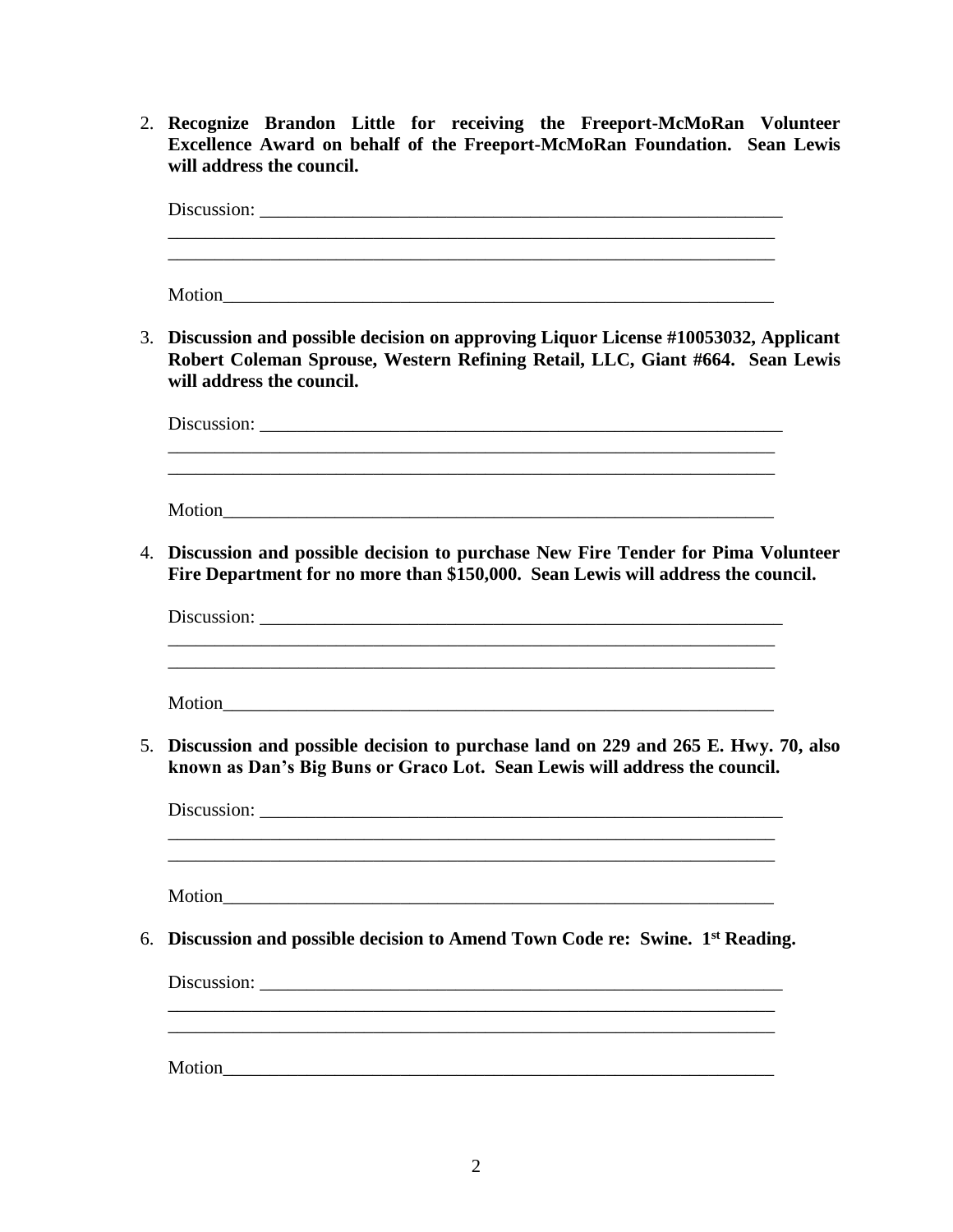7. **Discussion and possible decision to Amend Town Code re: Accessory Dwelling Units. 1st Reading.**

Discussion: \_\_\_\_\_\_\_\_\_\_\_\_\_\_\_\_\_\_\_\_\_\_\_\_\_\_\_\_\_\_\_\_\_\_\_\_\_\_\_\_\_\_\_\_\_\_\_\_\_\_\_\_\_\_\_\_  $\mathcal{L}_\mathcal{L} = \{ \mathcal{L}_\mathcal{L} = \{ \mathcal{L}_\mathcal{L} = \{ \mathcal{L}_\mathcal{L} = \{ \mathcal{L}_\mathcal{L} = \{ \mathcal{L}_\mathcal{L} = \{ \mathcal{L}_\mathcal{L} = \{ \mathcal{L}_\mathcal{L} = \{ \mathcal{L}_\mathcal{L} = \{ \mathcal{L}_\mathcal{L} = \{ \mathcal{L}_\mathcal{L} = \{ \mathcal{L}_\mathcal{L} = \{ \mathcal{L}_\mathcal{L} = \{ \mathcal{L}_\mathcal{L} = \{ \mathcal{L}_\mathcal{$ 

Motion\_\_\_\_\_\_\_\_\_\_\_\_\_\_\_\_\_\_\_\_\_\_\_\_\_\_\_\_\_\_\_\_\_\_\_\_\_\_\_\_\_\_\_\_\_\_\_\_\_\_\_\_\_\_\_\_\_\_\_

\_\_\_\_\_\_\_\_\_\_\_\_\_\_\_\_\_\_\_\_\_\_\_\_\_\_\_\_\_\_\_\_\_\_\_\_\_\_\_\_\_\_\_\_\_\_\_\_\_\_\_\_\_\_\_\_\_\_\_\_\_\_\_\_\_

#### **DEPARTMENT BUSINESS:**

CITY SERVICES

#### PUBLIC WORKS

**SANITATION** 

EMERGENCY SERVICES

PLANNING & ZONING

# **CONSENT AGENDA:**

FINANCIAL REPORT

BUILDING PERMIT REPORT

POLICE ACTIVITY REPORT

LIBRARY REPORT

Motion\_\_\_\_\_\_\_\_\_\_\_\_\_\_\_\_\_\_\_\_\_\_\_\_\_\_\_\_\_\_\_\_\_\_\_\_\_\_\_\_\_\_\_\_\_\_\_\_\_\_\_\_\_\_\_\_\_\_\_

<u> 1989 - Johann Barn, amerikan berkemanan bahasa di bahasa di bahasa di bahasa di bahasa di bahasa di bahasa d</u>